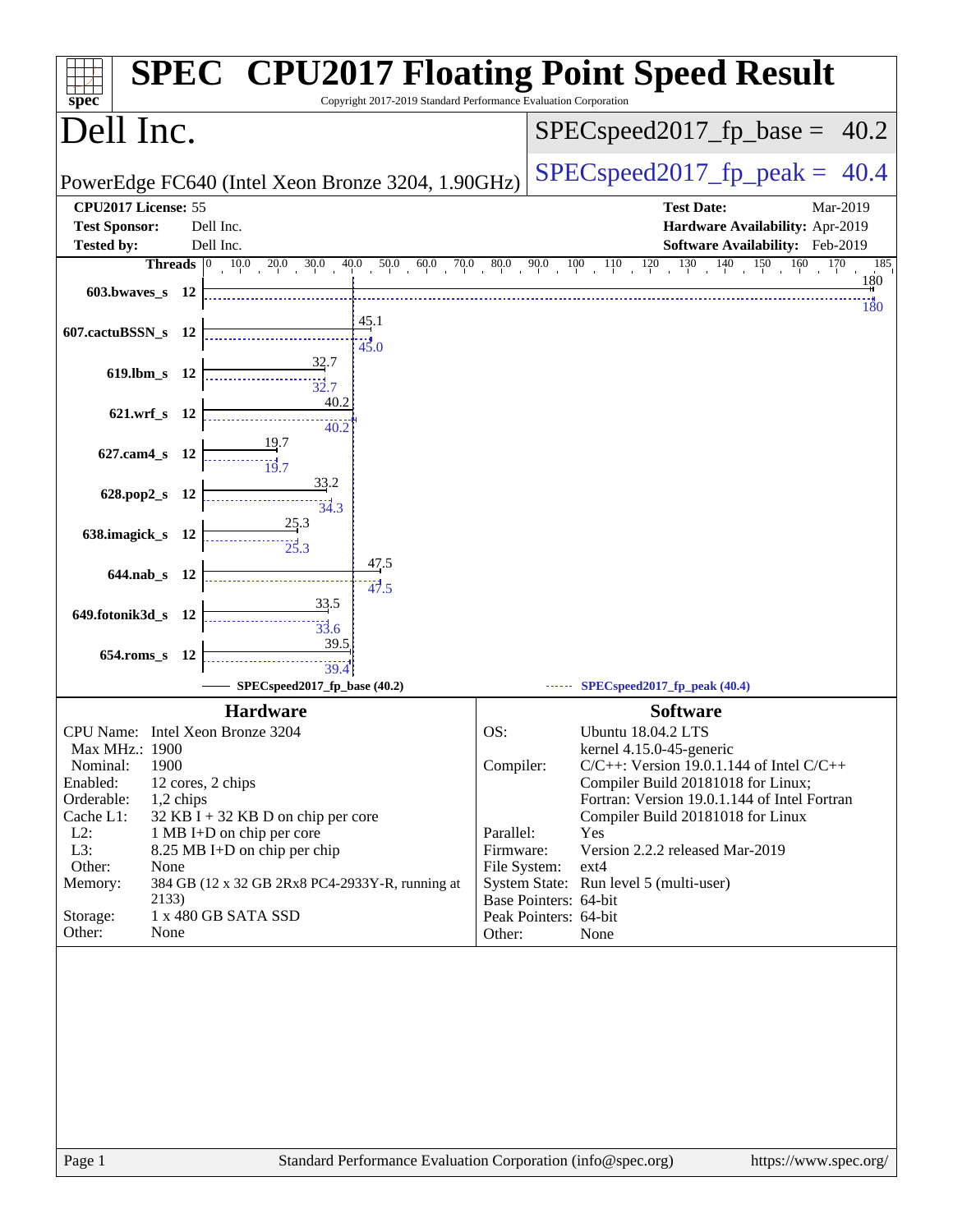| <b>SPEC CPU2017 Floating Point Speed Result</b><br>spec<br>Copyright 2017-2019 Standard Performance Evaluation Corporation |                                                      |                       |                     |                       |              |                       |              |                                   |                       |                     |                       |                     |                                 |                            |
|----------------------------------------------------------------------------------------------------------------------------|------------------------------------------------------|-----------------------|---------------------|-----------------------|--------------|-----------------------|--------------|-----------------------------------|-----------------------|---------------------|-----------------------|---------------------|---------------------------------|----------------------------|
| Dell Inc.                                                                                                                  |                                                      |                       |                     |                       |              |                       |              | $SPEC speed2017_f p\_base = 40.2$ |                       |                     |                       |                     |                                 |                            |
| $SPEC speed2017_fp_peak = 40.4$<br>PowerEdge FC640 (Intel Xeon Bronze 3204, 1.90GHz)                                       |                                                      |                       |                     |                       |              |                       |              |                                   |                       |                     |                       |                     |                                 |                            |
|                                                                                                                            | CPU2017 License: 55<br><b>Test Date:</b><br>Mar-2019 |                       |                     |                       |              |                       |              |                                   |                       |                     |                       |                     |                                 |                            |
| <b>Test Sponsor:</b>                                                                                                       | Dell Inc.<br>Hardware Availability: Apr-2019         |                       |                     |                       |              |                       |              |                                   |                       |                     |                       |                     |                                 |                            |
| <b>Tested by:</b>                                                                                                          | Dell Inc.                                            |                       |                     |                       |              |                       |              |                                   |                       |                     |                       |                     | Software Availability: Feb-2019 |                            |
| <b>Results Table</b>                                                                                                       |                                                      |                       |                     |                       |              |                       |              |                                   |                       |                     |                       |                     |                                 |                            |
| <b>Benchmark</b>                                                                                                           |                                                      |                       |                     | <b>Base</b>           |              |                       |              |                                   |                       |                     | Peak                  |                     |                                 |                            |
|                                                                                                                            | <b>Threads</b><br>12                                 | <b>Seconds</b><br>328 | <b>Ratio</b><br>180 | <b>Seconds</b><br>329 | Ratio<br>180 | <b>Seconds</b><br>330 | Ratio<br>179 | <b>Threads</b><br>12              | <b>Seconds</b><br>329 | <b>Ratio</b><br>180 | <b>Seconds</b><br>328 | <b>Ratio</b><br>180 | <b>Seconds</b>                  | <b>Ratio</b><br><b>180</b> |
| 603.bwaves_s                                                                                                               | 12                                                   | 370                   | 45.1                | 370                   | 45.1         | 371                   | 45.0         | 12                                | 369                   | 45.2                |                       | 45.0                | 328<br>373                      | 44.7                       |
| 607.cactuBSSN_s                                                                                                            | 12                                                   |                       | 32.7                |                       |              |                       | 32.7         | 12                                |                       |                     | 370                   |                     |                                 |                            |
| 619.1bm s                                                                                                                  |                                                      | 160                   |                     | 160                   | 32.7         | 160                   |              |                                   | 160                   | 32.7                | <b>160</b>            | 32.7                | 161                             | 32.6                       |
| $621$ .wrf s                                                                                                               | 12                                                   | 329                   | 40.2                | 329                   | 40.2         | 330                   | 40.1         | 12                                | 329                   | 40.2                | 331                   | 40.0                | 323                             | 41.0                       |
| $627$ .cam $4$ s                                                                                                           | 12                                                   | 448                   | 19.8                | 449                   | 19.7         | 449                   | 19.7         | 12                                | 448                   | 19.8                | 449                   | 19.7                | 449                             | 19.7                       |
| 628.pop2_s                                                                                                                 | 12                                                   | 358                   | 33.2                | 358                   | 33.2         | 358                   | 33.1         | 12                                | 346                   | 34.3                | 346                   | 34.4                | 346                             | 34.3                       |
| 638.imagick_s                                                                                                              | 12                                                   | 572                   | 25.2                | 570                   | 25.3         | 569                   | 25.4         | 12                                | 570                   | 25.3                | 570                   | 25.3                | 569                             | 25.3                       |
| $644$ .nab s                                                                                                               | 12                                                   | 368                   | 47.5                | 368                   | 47.5         | 368                   | 47.4         | 12                                | 368                   | 47.5                | 368                   | 47.5                | 368                             | 47.5                       |
| 649.fotonik3d s                                                                                                            | 12                                                   | 272                   | 33.5                | 272                   | 33.5         | 272                   | 33.5         | 12                                | 272                   | 33.6                | 272                   | 33.5                | 271                             | 33.6                       |
| 654.roms_s                                                                                                                 | 12                                                   | 399                   | 39.5                | 400                   | 39.4         | 399                   | 39.5         | 12                                | 400                   | 39.3                | 400                   | 39.4                | 400                             | 39.4                       |
| SPECspeed2017 fp base $=$<br>40.2                                                                                          |                                                      |                       |                     |                       |              |                       |              |                                   |                       |                     |                       |                     |                                 |                            |
| $SPECspeed2017$ fp peak =<br>40.4                                                                                          |                                                      |                       |                     |                       |              |                       |              |                                   |                       |                     |                       |                     |                                 |                            |
| Results appear in the order in which they were run. Bold underlined text indicates a median measurement.                   |                                                      |                       |                     |                       |              |                       |              |                                   |                       |                     |                       |                     |                                 |                            |

### **[Submit Notes](http://www.spec.org/auto/cpu2017/Docs/result-fields.html#SubmitNotes)**

 The numactl mechanism was used to bind copies to processors. The config file option 'submit' was used to generate numactl commands to bind each copy to a specific processor. For details, please see the config file.

### **[Operating System Notes](http://www.spec.org/auto/cpu2017/Docs/result-fields.html#OperatingSystemNotes)**

Stack size set to unlimited using "ulimit -s unlimited"

#### **[General Notes](http://www.spec.org/auto/cpu2017/Docs/result-fields.html#GeneralNotes)**

Environment variables set by runcpu before the start of the run: LD LIBRARY PATH = "/home/cpu2017/lib/ia32:/home/cpu2017/lib/intel64"

 Binaries compiled on a system with 1x Intel Core i9-7900X CPU + 32GB RAM memory using Redhat Enterprise Linux 7.5 NA: The test sponsor attests, as of date of publication, that CVE-2017-5754 (Meltdown) is mitigated in the system as tested and documented. Yes: The test sponsor attests, as of date of publication, that CVE-2017-5753 (Spectre variant 1) is mitigated in the system as tested and documented. Yes: The test sponsor attests, as of date of publication, that CVE-2017-5715 (Spectre variant 2) is mitigated in the system as tested and documented. Transparent Huge Pages enabled by default Prior to runcpu invocation Filesystem page cache synced and cleared with: sync; echo 3> /proc/sys/vm/drop\_caches runcpu command invoked through numactl i.e.: numactl --interleave=all runcpu <etc>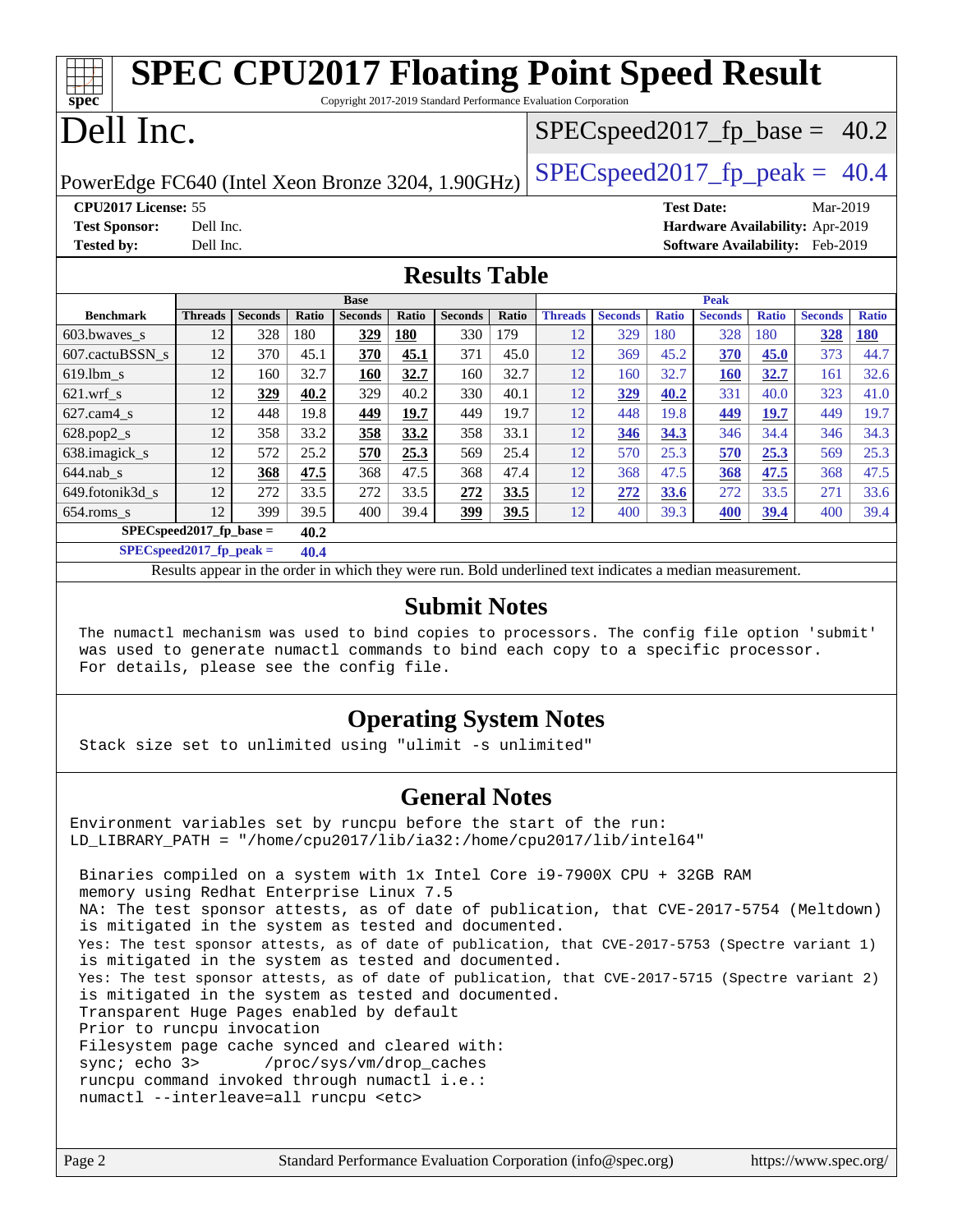| $spec^*$                                                                                                                                                                                                                                                                                                                                                                                                                                                                                                                                                                                                                                                                                                                                                                                                                                                                                                                                                                                                                                                                                                                                                                                                                                                                                                                                                                                                                                                                                          | Copyright 2017-2019 Standard Performance Evaluation Corporation                                                                                                                  | <b>SPEC CPU2017 Floating Point Speed Result</b> |                                                                                |
|---------------------------------------------------------------------------------------------------------------------------------------------------------------------------------------------------------------------------------------------------------------------------------------------------------------------------------------------------------------------------------------------------------------------------------------------------------------------------------------------------------------------------------------------------------------------------------------------------------------------------------------------------------------------------------------------------------------------------------------------------------------------------------------------------------------------------------------------------------------------------------------------------------------------------------------------------------------------------------------------------------------------------------------------------------------------------------------------------------------------------------------------------------------------------------------------------------------------------------------------------------------------------------------------------------------------------------------------------------------------------------------------------------------------------------------------------------------------------------------------------|----------------------------------------------------------------------------------------------------------------------------------------------------------------------------------|-------------------------------------------------|--------------------------------------------------------------------------------|
| Dell Inc.                                                                                                                                                                                                                                                                                                                                                                                                                                                                                                                                                                                                                                                                                                                                                                                                                                                                                                                                                                                                                                                                                                                                                                                                                                                                                                                                                                                                                                                                                         |                                                                                                                                                                                  | $SPEC speed2017_f p\_base = 40.2$               |                                                                                |
| PowerEdge FC640 (Intel Xeon Bronze 3204, 1.90GHz)                                                                                                                                                                                                                                                                                                                                                                                                                                                                                                                                                                                                                                                                                                                                                                                                                                                                                                                                                                                                                                                                                                                                                                                                                                                                                                                                                                                                                                                 |                                                                                                                                                                                  | $SPEC speed2017fp peak = 40.4$                  |                                                                                |
| CPU2017 License: 55<br><b>Test Sponsor:</b><br>Dell Inc.<br>Dell Inc.<br><b>Tested by:</b>                                                                                                                                                                                                                                                                                                                                                                                                                                                                                                                                                                                                                                                                                                                                                                                                                                                                                                                                                                                                                                                                                                                                                                                                                                                                                                                                                                                                        |                                                                                                                                                                                  | <b>Test Date:</b>                               | Mar-2019<br>Hardware Availability: Apr-2019<br>Software Availability: Feb-2019 |
|                                                                                                                                                                                                                                                                                                                                                                                                                                                                                                                                                                                                                                                                                                                                                                                                                                                                                                                                                                                                                                                                                                                                                                                                                                                                                                                                                                                                                                                                                                   | <b>Platform Notes</b>                                                                                                                                                            |                                                 |                                                                                |
| BIOS settings:<br>ADDDC setting disabled<br>Sub NUMA Cluster enabled<br>Virtualization Technology disabled<br>DCU Streamer Prefetcher enabled<br>System Profile set to Custom<br>CPU Performance set to Maximum Performance<br>C States set to Autonomous<br>C1E disabled<br>Uncore Frequency set to Dynamic<br>Energy Efficiency Policy set to Performance<br>Memory Patrol Scrub disabled<br>CPU Interconnect Bus Link Power Management disabled<br>PCI ASPM L1 Link Power Management disabled<br>Sysinfo program /home/cpu2017/bin/sysinfo<br>Rev: r5974 of 2018-05-19 9bcde8f2999c33d61f64985e45859ea9<br>running on intel-sut Thu Apr 25 01:30:37 2019<br>SUT (System Under Test) info as seen by some common utilities.<br>For more information on this section, see<br>https://www.spec.org/cpu2017/Docs/config.html#sysinfo<br>From /proc/cpuinfo<br>model name : Intel(R) Xeon(R) Bronze 3204 CPU @ 1.90GHz<br>"physical id"s (chips)<br>2<br>12 "processors"<br>cores, siblings (Caution: counting these is hw and system dependent. The following<br>excerpts from /proc/cpuinfo might not be reliable. Use with caution.)<br>cpu cores $: 6$<br>siblings : 6<br>physical 0: cores 0 1 2 3 4 5<br>physical 1: cores 0 1 2 3 4 5<br>From 1scpu:<br>Architecture:<br>$CPU$ op-mode( $s$ ):<br>Byte Order:<br>CPU(s):<br>On-line CPU(s) list: $0-11$<br>Thread(s) per core:<br>Core(s) per socket:<br>Socket(s):<br>NUMA $node(s):$<br>Vendor ID:<br>CPU family:<br>Model:<br>Model name: | x86_64<br>$32$ -bit, $64$ -bit<br>Little Endian<br>12<br>1<br>6<br>2<br>2<br>GenuineIntel<br>6<br>85<br>$Intel(R) Xeon(R) Bronze 3204 CPU @ 1.90GHz$<br>(Continued on next page) |                                                 |                                                                                |
| Page 3                                                                                                                                                                                                                                                                                                                                                                                                                                                                                                                                                                                                                                                                                                                                                                                                                                                                                                                                                                                                                                                                                                                                                                                                                                                                                                                                                                                                                                                                                            | Standard Performance Evaluation Corporation (info@spec.org)                                                                                                                      |                                                 | https://www.spec.org/                                                          |
|                                                                                                                                                                                                                                                                                                                                                                                                                                                                                                                                                                                                                                                                                                                                                                                                                                                                                                                                                                                                                                                                                                                                                                                                                                                                                                                                                                                                                                                                                                   |                                                                                                                                                                                  |                                                 |                                                                                |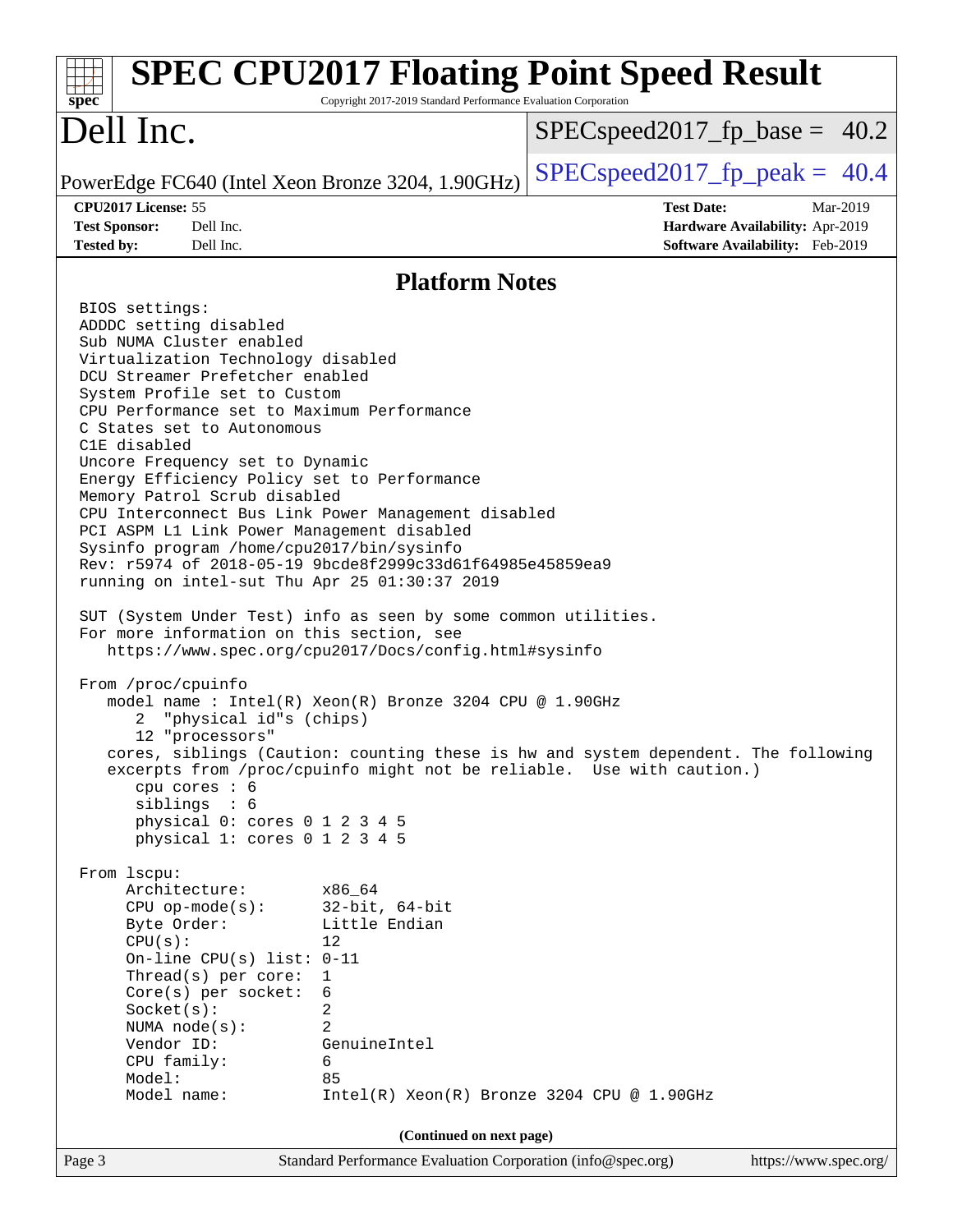| <b>SPEC CPU2017 Floating Point Speed Result</b><br>Copyright 2017-2019 Standard Performance Evaluation Corporation<br>spec <sup>®</sup>                                                                                                                                                                                                                                                                                                                                                                                                                                                                                                                                                                                                                                                                                                                                                                                                                                                                                                                                                                                                                                                                                                                                                                                                                                                                                                                                                                                                                                                                                                                                                                                                                                                                                                                                                                                                        |                                                                  |  |  |  |  |
|------------------------------------------------------------------------------------------------------------------------------------------------------------------------------------------------------------------------------------------------------------------------------------------------------------------------------------------------------------------------------------------------------------------------------------------------------------------------------------------------------------------------------------------------------------------------------------------------------------------------------------------------------------------------------------------------------------------------------------------------------------------------------------------------------------------------------------------------------------------------------------------------------------------------------------------------------------------------------------------------------------------------------------------------------------------------------------------------------------------------------------------------------------------------------------------------------------------------------------------------------------------------------------------------------------------------------------------------------------------------------------------------------------------------------------------------------------------------------------------------------------------------------------------------------------------------------------------------------------------------------------------------------------------------------------------------------------------------------------------------------------------------------------------------------------------------------------------------------------------------------------------------------------------------------------------------|------------------------------------------------------------------|--|--|--|--|
| Dell Inc.                                                                                                                                                                                                                                                                                                                                                                                                                                                                                                                                                                                                                                                                                                                                                                                                                                                                                                                                                                                                                                                                                                                                                                                                                                                                                                                                                                                                                                                                                                                                                                                                                                                                                                                                                                                                                                                                                                                                      | $SPEC speed2017_f p\_base = 40.2$                                |  |  |  |  |
| PowerEdge FC640 (Intel Xeon Bronze 3204, 1.90GHz)                                                                                                                                                                                                                                                                                                                                                                                                                                                                                                                                                                                                                                                                                                                                                                                                                                                                                                                                                                                                                                                                                                                                                                                                                                                                                                                                                                                                                                                                                                                                                                                                                                                                                                                                                                                                                                                                                              | $SPEC speed2017_fp\_peak = 40.4$                                 |  |  |  |  |
| CPU2017 License: 55<br>Dell Inc.<br><b>Test Sponsor:</b>                                                                                                                                                                                                                                                                                                                                                                                                                                                                                                                                                                                                                                                                                                                                                                                                                                                                                                                                                                                                                                                                                                                                                                                                                                                                                                                                                                                                                                                                                                                                                                                                                                                                                                                                                                                                                                                                                       | <b>Test Date:</b><br>Mar-2019<br>Hardware Availability: Apr-2019 |  |  |  |  |
|                                                                                                                                                                                                                                                                                                                                                                                                                                                                                                                                                                                                                                                                                                                                                                                                                                                                                                                                                                                                                                                                                                                                                                                                                                                                                                                                                                                                                                                                                                                                                                                                                                                                                                                                                                                                                                                                                                                                                |                                                                  |  |  |  |  |
|                                                                                                                                                                                                                                                                                                                                                                                                                                                                                                                                                                                                                                                                                                                                                                                                                                                                                                                                                                                                                                                                                                                                                                                                                                                                                                                                                                                                                                                                                                                                                                                                                                                                                                                                                                                                                                                                                                                                                |                                                                  |  |  |  |  |
| Dell Inc.<br>Software Availability: Feb-2019<br><b>Tested by:</b><br><b>Platform Notes (Continued)</b><br>Stepping:<br>6<br>CPU MHz:<br>1899.101<br>3800.00<br>BogoMIPS:<br>Virtualization:<br>$VT - x$<br>$L1d$ cache:<br>32K<br>Lli cache:<br>32K<br>L2 cache:<br>1024K<br>L3 cache:<br>8448K<br>NUMA node0 CPU(s):<br>0, 2, 4, 6, 8, 10<br>NUMA nodel CPU(s):<br>1, 3, 5, 7, 9, 11<br>fpu vme de pse tsc msr pae mce cx8 apic sep mtrr pge mca cmov<br>Flags:<br>pat pse36 clflush dts acpi mmx fxsr sse sse2 ss ht tm pbe syscall nx pdpelgb rdtscp<br>lm constant_tsc art arch_perfmon pebs bts rep_good nopl xtopology nonstop_tsc cpuid<br>aperfmperf pni pclmulqdq dtes64 monitor ds_cpl vmx smx est tm2 ssse3 sdbg fma cx16<br>xtpr pdcm pcid dca sse4_1 sse4_2 x2apic movbe popcnt aes xsave avx f16c rdrand<br>lahf_lm abm 3dnowprefetch cpuid_fault epb cat_13 cdp_13 invpcid_single ssbd mba ibrs<br>ibpb stibp ibrs_enhanced tpr_shadow vnmi flexpriority ept vpid fsgsbase tsc_adjust<br>bmil hle avx2 smep bmi2 erms invpcid rtm cqm mpx rdt_a avx512f avx512dq rdseed adx<br>smap clflushopt clwb intel_pt avx512cd avx512bw avx512vl xsaveopt xsavec xgetbvl<br>xsaves cqm_llc cqm_occup_llc cqm_mbm_total cqm_mbm_local dtherm arat pln pts pku<br>ospke avx512_vnni flush_l1d arch_capabilities<br>/proc/cpuinfo cache data<br>cache size : 8448 KB<br>From numactl --hardware WARNING: a numactl 'node' might or might not correspond to a<br>physical chip.<br>$available: 2 nodes (0-1)$<br>node 0 cpus: 0 2 4 6 8 10<br>node 0 size: 192879 MB<br>node 0 free: 188931 MB<br>node 1 cpus: 1 3 5 7 9 11<br>node 1 size: 193513 MB<br>node 1 free: 188459 MB<br>node distances:<br>$\overline{0}$<br>$\overline{1}$<br>node<br>10<br>21<br>0 :<br>1:<br>21<br>10<br>From /proc/meminfo<br>MemTotal:<br>395665932 kB<br>HugePages_Total:<br>0<br>Hugepagesize:<br>2048 kB<br>/usr/bin/lsb_release -d<br>Ubuntu 18.04.2 LTS |                                                                  |  |  |  |  |
| (Continued on next page)                                                                                                                                                                                                                                                                                                                                                                                                                                                                                                                                                                                                                                                                                                                                                                                                                                                                                                                                                                                                                                                                                                                                                                                                                                                                                                                                                                                                                                                                                                                                                                                                                                                                                                                                                                                                                                                                                                                       |                                                                  |  |  |  |  |
| Standard Performance Evaluation Corporation (info@spec.org)<br>Page 4                                                                                                                                                                                                                                                                                                                                                                                                                                                                                                                                                                                                                                                                                                                                                                                                                                                                                                                                                                                                                                                                                                                                                                                                                                                                                                                                                                                                                                                                                                                                                                                                                                                                                                                                                                                                                                                                          | https://www.spec.org/                                            |  |  |  |  |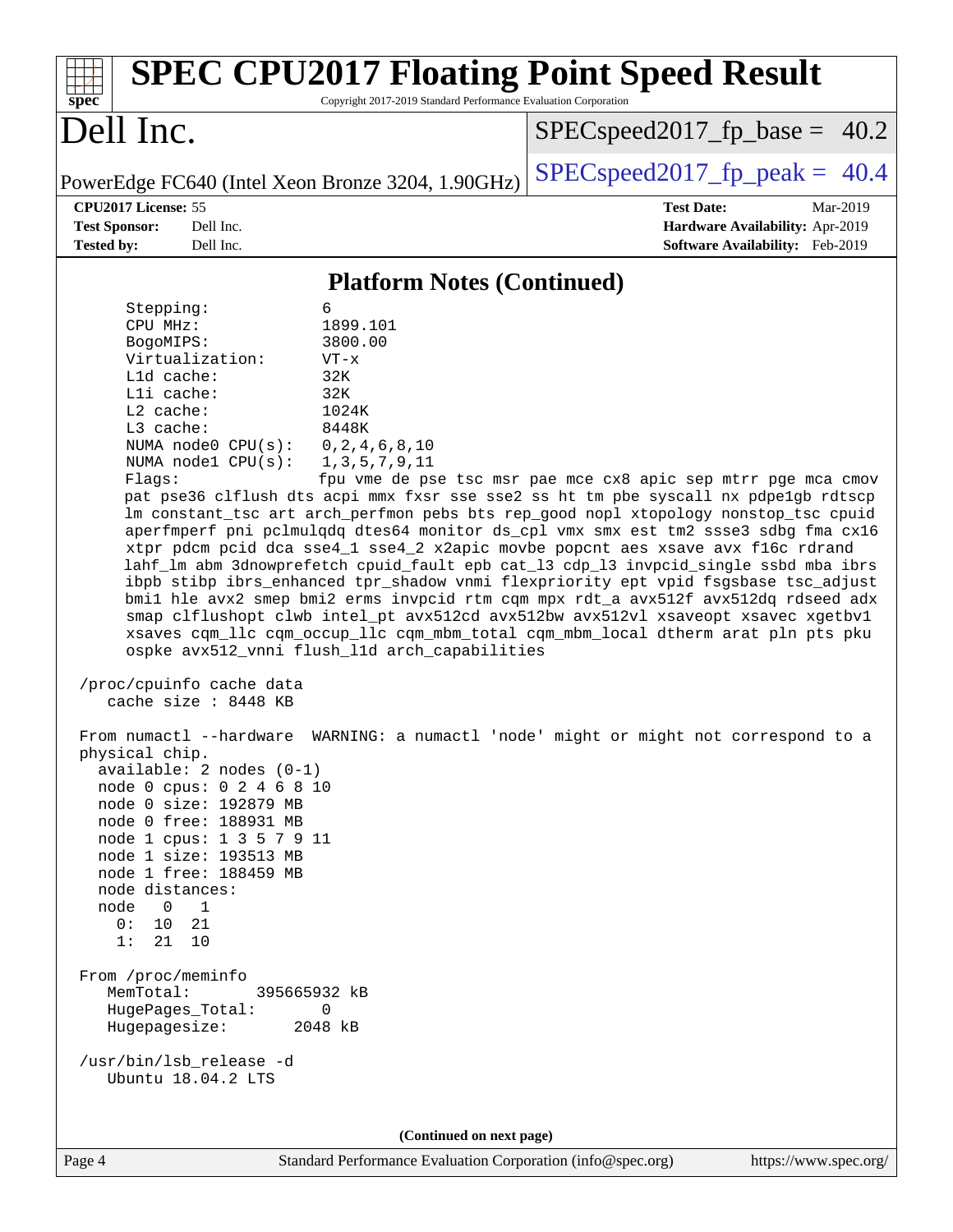| <b>SPEC CPU2017 Floating Point Speed Result</b><br>spec <sup>®</sup><br>Copyright 2017-2019 Standard Performance Evaluation Corporation                                                                                                                                                                                                                                                                                                                                                                                                                                                                                                                                                                                                                                                                                                                                                                                                                                                                                                                                                                                                                                                                                                                                                                                                                                                                                                                                                              |                                                                           |  |  |  |  |
|------------------------------------------------------------------------------------------------------------------------------------------------------------------------------------------------------------------------------------------------------------------------------------------------------------------------------------------------------------------------------------------------------------------------------------------------------------------------------------------------------------------------------------------------------------------------------------------------------------------------------------------------------------------------------------------------------------------------------------------------------------------------------------------------------------------------------------------------------------------------------------------------------------------------------------------------------------------------------------------------------------------------------------------------------------------------------------------------------------------------------------------------------------------------------------------------------------------------------------------------------------------------------------------------------------------------------------------------------------------------------------------------------------------------------------------------------------------------------------------------------|---------------------------------------------------------------------------|--|--|--|--|
| Dell Inc.                                                                                                                                                                                                                                                                                                                                                                                                                                                                                                                                                                                                                                                                                                                                                                                                                                                                                                                                                                                                                                                                                                                                                                                                                                                                                                                                                                                                                                                                                            | $SPEC speed2017_f p\_base = 40.2$                                         |  |  |  |  |
| PowerEdge FC640 (Intel Xeon Bronze 3204, 1.90GHz)                                                                                                                                                                                                                                                                                                                                                                                                                                                                                                                                                                                                                                                                                                                                                                                                                                                                                                                                                                                                                                                                                                                                                                                                                                                                                                                                                                                                                                                    | $SPEC speed2017fp peak = 40.4$                                            |  |  |  |  |
| CPU2017 License: 55                                                                                                                                                                                                                                                                                                                                                                                                                                                                                                                                                                                                                                                                                                                                                                                                                                                                                                                                                                                                                                                                                                                                                                                                                                                                                                                                                                                                                                                                                  | <b>Test Date:</b><br>Mar-2019                                             |  |  |  |  |
| <b>Test Sponsor:</b><br>Dell Inc.<br><b>Tested by:</b><br>Dell Inc.                                                                                                                                                                                                                                                                                                                                                                                                                                                                                                                                                                                                                                                                                                                                                                                                                                                                                                                                                                                                                                                                                                                                                                                                                                                                                                                                                                                                                                  | <b>Hardware Availability: Apr-2019</b><br>Software Availability: Feb-2019 |  |  |  |  |
| <b>Platform Notes (Continued)</b>                                                                                                                                                                                                                                                                                                                                                                                                                                                                                                                                                                                                                                                                                                                                                                                                                                                                                                                                                                                                                                                                                                                                                                                                                                                                                                                                                                                                                                                                    |                                                                           |  |  |  |  |
| From /etc/*release* /etc/*version*<br>debian_version: buster/sid<br>os-release:<br>NAME="Ubuntu"<br>VERSION="18.04.2 LTS (Bionic Beaver)"<br>ID=ubuntu<br>ID LIKE=debian<br>PRETTY_NAME="Ubuntu 18.04.2 LTS"<br>VERSION_ID="18.04"<br>HOME_URL="https://www.ubuntu.com/"<br>SUPPORT_URL="https://help.ubuntu.com/"<br>uname $-a$ :<br>Linux intel-sut 4.15.0-45-generic #48-Ubuntu SMP Tue Jan 29 16:28:13 UTC 2019 x86_64<br>x86_64 x86_64 GNU/Linux<br>Kernel self-reported vulnerability status:<br>CVE-2017-5754 (Meltdown):<br>Not affected<br>CVE-2017-5753 (Spectre variant 1): Mitigation: __user pointer sanitization<br>CVE-2017-5715 (Spectre variant 2): Mitigation: Enhanced IBRS, IBPB<br>run-level 5 Apr 23 19:19<br>SPEC is set to: /home/cpu2017<br>Type Size Used Avail Use% Mounted on<br>Filesystem<br>/dev/sda2<br>ext4 439G<br>25G 392G<br>$6\%$ /<br>Additional information from dmidecode follows. WARNING: Use caution when you interpret<br>this section. The 'dmidecode' program reads system data which is "intended to allow<br>hardware to be accurately determined", but the intent may not be met, as there are<br>frequent changes to hardware, firmware, and the "DMTF SMBIOS" standard.<br>BIOS Dell Inc. 2.2.2 03/05/2019<br>Memory:<br>3x 00AD00B300AD HMA84GR7CJR4N-WM 32 GB 2 rank 2933, configured at 2133<br>9x 00AD063200AD HMA84GR7CJR4N-WM 32 GB 2 rank 2933, configured at 2133<br>4x Not Specified Not Specified<br>(End of data from sysinfo program) |                                                                           |  |  |  |  |
| <b>Compiler Version Notes</b>                                                                                                                                                                                                                                                                                                                                                                                                                                                                                                                                                                                                                                                                                                                                                                                                                                                                                                                                                                                                                                                                                                                                                                                                                                                                                                                                                                                                                                                                        |                                                                           |  |  |  |  |
| CC 619.1bm_s(base, peak) 638.imagick_s(base, peak) 644.nab_s(base, peak)                                                                                                                                                                                                                                                                                                                                                                                                                                                                                                                                                                                                                                                                                                                                                                                                                                                                                                                                                                                                                                                                                                                                                                                                                                                                                                                                                                                                                             |                                                                           |  |  |  |  |
| Intel(R) C Intel(R) 64 Compiler for applications running on Intel(R) 64,                                                                                                                                                                                                                                                                                                                                                                                                                                                                                                                                                                                                                                                                                                                                                                                                                                                                                                                                                                                                                                                                                                                                                                                                                                                                                                                                                                                                                             |                                                                           |  |  |  |  |
| (Continued on next page)                                                                                                                                                                                                                                                                                                                                                                                                                                                                                                                                                                                                                                                                                                                                                                                                                                                                                                                                                                                                                                                                                                                                                                                                                                                                                                                                                                                                                                                                             |                                                                           |  |  |  |  |

Page 5 Standard Performance Evaluation Corporation [\(info@spec.org\)](mailto:info@spec.org) <https://www.spec.org/>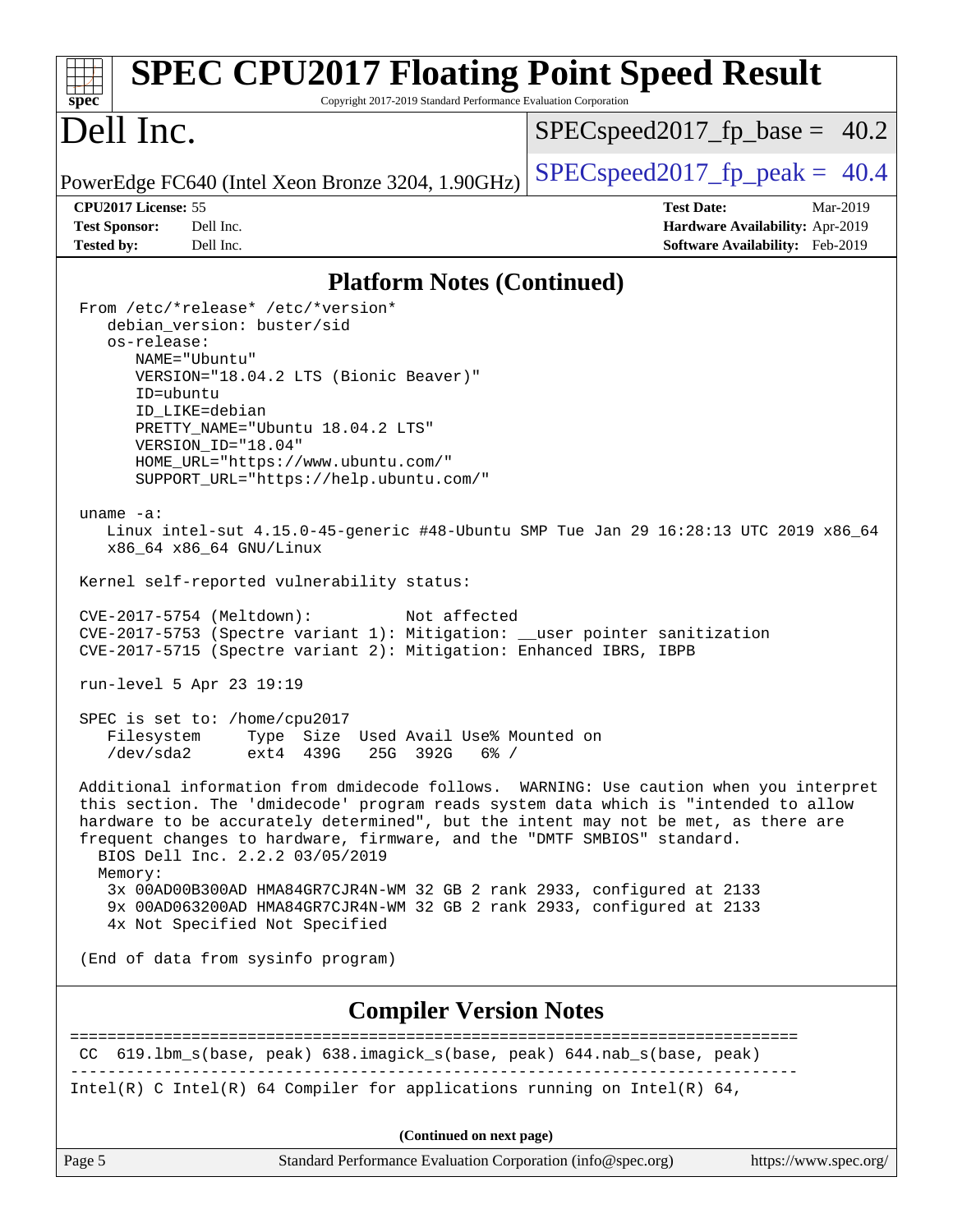| <b>SPEC CPU2017 Floating Point Speed Result</b><br>Copyright 2017-2019 Standard Performance Evaluation Corporation<br>spec <sup>®</sup>                                                                                                                                                                                                                                                                                                                                                                                                                              |                                                                                                     |
|----------------------------------------------------------------------------------------------------------------------------------------------------------------------------------------------------------------------------------------------------------------------------------------------------------------------------------------------------------------------------------------------------------------------------------------------------------------------------------------------------------------------------------------------------------------------|-----------------------------------------------------------------------------------------------------|
| Dell Inc.                                                                                                                                                                                                                                                                                                                                                                                                                                                                                                                                                            | $SPEC speed2017_f p\_base = 40.2$                                                                   |
| PowerEdge FC640 (Intel Xeon Bronze 3204, 1.90GHz)                                                                                                                                                                                                                                                                                                                                                                                                                                                                                                                    | $SPEC speed2017fp peak = 40.4$                                                                      |
| CPU2017 License: 55<br><b>Test Sponsor:</b><br>Dell Inc.<br><b>Tested by:</b><br>Dell Inc.                                                                                                                                                                                                                                                                                                                                                                                                                                                                           | <b>Test Date:</b><br>Mar-2019<br>Hardware Availability: Apr-2019<br>Software Availability: Feb-2019 |
| <b>Compiler Version Notes (Continued)</b>                                                                                                                                                                                                                                                                                                                                                                                                                                                                                                                            |                                                                                                     |
| Version 19.0.1.144 Build 20181018<br>Copyright (C) 1985-2018 Intel Corporation. All rights reserved.                                                                                                                                                                                                                                                                                                                                                                                                                                                                 |                                                                                                     |
| 607.cactuBSSN_s(base, peak)<br>FC.                                                                                                                                                                                                                                                                                                                                                                                                                                                                                                                                   |                                                                                                     |
| Intel(R) $C++$ Intel(R) 64 Compiler for applications running on Intel(R) 64,<br>Version 19.0.1.144 Build 20181018<br>Copyright (C) 1985-2018 Intel Corporation. All rights reserved.<br>Intel(R) C Intel(R) 64 Compiler for applications running on Intel(R) 64,<br>Version 19.0.1.144 Build 20181018<br>Copyright (C) 1985-2018 Intel Corporation. All rights reserved.<br>$Intel(R)$ Fortran Intel(R) 64 Compiler for applications running on Intel(R)<br>64, Version 19.0.1.144 Build 20181018<br>Copyright (C) 1985-2018 Intel Corporation. All rights reserved. |                                                                                                     |
| FC 603.bwaves_s(base) 649.fotonik3d_s(base) 654.roms_s(base, peak)<br>$Intel(R)$ Fortran Intel(R) 64 Compiler for applications running on Intel(R)<br>64, Version 19.0.1.144 Build 20181018<br>Copyright (C) 1985-2018 Intel Corporation. All rights reserved.                                                                                                                                                                                                                                                                                                       |                                                                                                     |
| 603.bwaves_s(peak) 649.fotonik3d_s(peak)<br>FC<br>$Intel(R)$ Fortran Intel(R) 64 Compiler for applications running on Intel(R)<br>64, Version 19.0.1.144 Build 20181018<br>Copyright (C) 1985-2018 Intel Corporation. All rights reserved.<br>---------------                                                                                                                                                                                                                                                                                                        |                                                                                                     |
| CC 621.wrf_s(base) 627.cam4_s(base, peak) 628.pop2_s(base)<br>$Intel(R)$ Fortran Intel(R) 64 Compiler for applications running on Intel(R)<br>64, Version 19.0.1.144 Build 20181018                                                                                                                                                                                                                                                                                                                                                                                  |                                                                                                     |
| Copyright (C) 1985-2018 Intel Corporation. All rights reserved.<br>Intel(R) C Intel(R) 64 Compiler for applications running on Intel(R) 64,<br>Version 19.0.1.144 Build 20181018<br>Copyright (C) 1985-2018 Intel Corporation. All rights reserved.<br>__________________________________                                                                                                                                                                                                                                                                            |                                                                                                     |
| 621.wrf_s(peak) 628.pop2_s(peak)<br>CC.                                                                                                                                                                                                                                                                                                                                                                                                                                                                                                                              |                                                                                                     |
| (Continued on next page)                                                                                                                                                                                                                                                                                                                                                                                                                                                                                                                                             |                                                                                                     |
| Page 6<br>Standard Performance Evaluation Corporation (info@spec.org)                                                                                                                                                                                                                                                                                                                                                                                                                                                                                                | https://www.spec.org/                                                                               |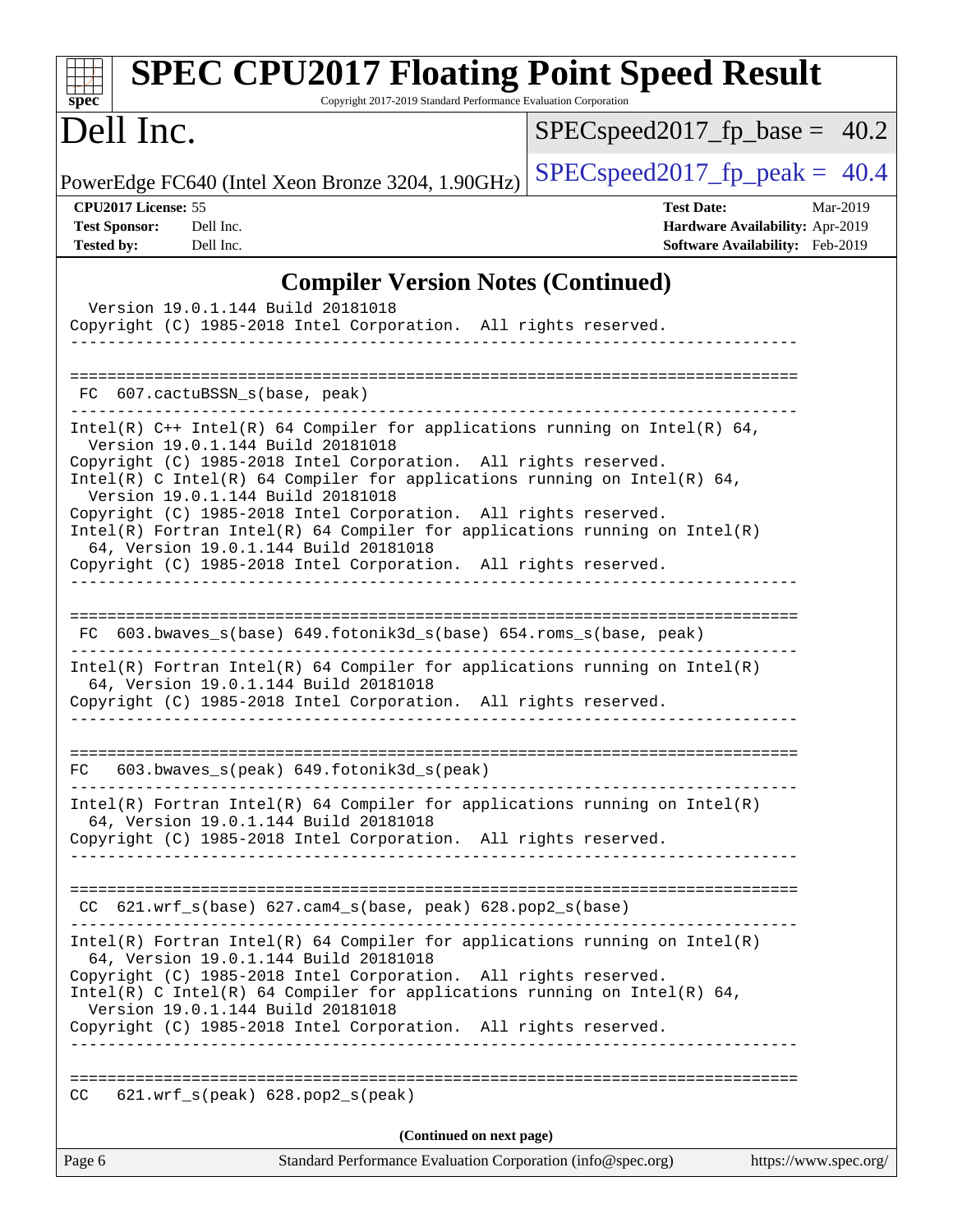#### **[spec](http://www.spec.org/) [SPEC CPU2017 Floating Point Speed Result](http://www.spec.org/auto/cpu2017/Docs/result-fields.html#SPECCPU2017FloatingPointSpeedResult)** Copyright 2017-2019 Standard Performance Evaluation Corporation Dell Inc. PowerEdge FC640 (Intel Xeon Bronze 3204, 1.90GHz)  $\left|$  [SPECspeed2017\\_fp\\_peak =](http://www.spec.org/auto/cpu2017/Docs/result-fields.html#SPECspeed2017fppeak) 40.4  $SPECspeed2017_fp\_base = 40.2$ **[CPU2017 License:](http://www.spec.org/auto/cpu2017/Docs/result-fields.html#CPU2017License)** 55 **[Test Date:](http://www.spec.org/auto/cpu2017/Docs/result-fields.html#TestDate)** Mar-2019

**[Test Sponsor:](http://www.spec.org/auto/cpu2017/Docs/result-fields.html#TestSponsor)** Dell Inc. **[Hardware Availability:](http://www.spec.org/auto/cpu2017/Docs/result-fields.html#HardwareAvailability)** Apr-2019 **[Tested by:](http://www.spec.org/auto/cpu2017/Docs/result-fields.html#Testedby)** Dell Inc. **[Software Availability:](http://www.spec.org/auto/cpu2017/Docs/result-fields.html#SoftwareAvailability)** Feb-2019

### **[Compiler Version Notes \(Continued\)](http://www.spec.org/auto/cpu2017/Docs/result-fields.html#CompilerVersionNotes)**

------------------------------------------------------------------------------ Intel(R) Fortran Intel(R) 64 Compiler for applications running on Intel(R) 64, Version 19.0.1.144 Build 20181018 Copyright (C) 1985-2018 Intel Corporation. All rights reserved. Intel(R) C Intel(R) 64 Compiler for applications running on Intel(R)  $64$ , Version 19.0.1.144 Build 20181018 Copyright (C) 1985-2018 Intel Corporation. All rights reserved. ------------------------------------------------------------------------------

## **[Base Compiler Invocation](http://www.spec.org/auto/cpu2017/Docs/result-fields.html#BaseCompilerInvocation)**

[C benchmarks](http://www.spec.org/auto/cpu2017/Docs/result-fields.html#Cbenchmarks): [icc -m64 -std=c11](http://www.spec.org/cpu2017/results/res2019q2/cpu2017-20190527-14572.flags.html#user_CCbase_intel_icc_64bit_c11_33ee0cdaae7deeeab2a9725423ba97205ce30f63b9926c2519791662299b76a0318f32ddfffdc46587804de3178b4f9328c46fa7c2b0cd779d7a61945c91cd35)

[Fortran benchmarks](http://www.spec.org/auto/cpu2017/Docs/result-fields.html#Fortranbenchmarks): [ifort -m64](http://www.spec.org/cpu2017/results/res2019q2/cpu2017-20190527-14572.flags.html#user_FCbase_intel_ifort_64bit_24f2bb282fbaeffd6157abe4f878425411749daecae9a33200eee2bee2fe76f3b89351d69a8130dd5949958ce389cf37ff59a95e7a40d588e8d3a57e0c3fd751)

[Benchmarks using both Fortran and C](http://www.spec.org/auto/cpu2017/Docs/result-fields.html#BenchmarksusingbothFortranandC): [ifort -m64](http://www.spec.org/cpu2017/results/res2019q2/cpu2017-20190527-14572.flags.html#user_CC_FCbase_intel_ifort_64bit_24f2bb282fbaeffd6157abe4f878425411749daecae9a33200eee2bee2fe76f3b89351d69a8130dd5949958ce389cf37ff59a95e7a40d588e8d3a57e0c3fd751) [icc -m64 -std=c11](http://www.spec.org/cpu2017/results/res2019q2/cpu2017-20190527-14572.flags.html#user_CC_FCbase_intel_icc_64bit_c11_33ee0cdaae7deeeab2a9725423ba97205ce30f63b9926c2519791662299b76a0318f32ddfffdc46587804de3178b4f9328c46fa7c2b0cd779d7a61945c91cd35)

[Benchmarks using Fortran, C, and C++:](http://www.spec.org/auto/cpu2017/Docs/result-fields.html#BenchmarksusingFortranCandCXX) [icpc -m64](http://www.spec.org/cpu2017/results/res2019q2/cpu2017-20190527-14572.flags.html#user_CC_CXX_FCbase_intel_icpc_64bit_4ecb2543ae3f1412ef961e0650ca070fec7b7afdcd6ed48761b84423119d1bf6bdf5cad15b44d48e7256388bc77273b966e5eb805aefd121eb22e9299b2ec9d9) [icc -m64 -std=c11](http://www.spec.org/cpu2017/results/res2019q2/cpu2017-20190527-14572.flags.html#user_CC_CXX_FCbase_intel_icc_64bit_c11_33ee0cdaae7deeeab2a9725423ba97205ce30f63b9926c2519791662299b76a0318f32ddfffdc46587804de3178b4f9328c46fa7c2b0cd779d7a61945c91cd35) [ifort -m64](http://www.spec.org/cpu2017/results/res2019q2/cpu2017-20190527-14572.flags.html#user_CC_CXX_FCbase_intel_ifort_64bit_24f2bb282fbaeffd6157abe4f878425411749daecae9a33200eee2bee2fe76f3b89351d69a8130dd5949958ce389cf37ff59a95e7a40d588e8d3a57e0c3fd751)

# **[Base Portability Flags](http://www.spec.org/auto/cpu2017/Docs/result-fields.html#BasePortabilityFlags)**

 603.bwaves\_s: [-DSPEC\\_LP64](http://www.spec.org/cpu2017/results/res2019q2/cpu2017-20190527-14572.flags.html#suite_basePORTABILITY603_bwaves_s_DSPEC_LP64) 607.cactuBSSN\_s: [-DSPEC\\_LP64](http://www.spec.org/cpu2017/results/res2019q2/cpu2017-20190527-14572.flags.html#suite_basePORTABILITY607_cactuBSSN_s_DSPEC_LP64) 619.lbm\_s: [-DSPEC\\_LP64](http://www.spec.org/cpu2017/results/res2019q2/cpu2017-20190527-14572.flags.html#suite_basePORTABILITY619_lbm_s_DSPEC_LP64) 621.wrf\_s: [-DSPEC\\_LP64](http://www.spec.org/cpu2017/results/res2019q2/cpu2017-20190527-14572.flags.html#suite_basePORTABILITY621_wrf_s_DSPEC_LP64) [-DSPEC\\_CASE\\_FLAG](http://www.spec.org/cpu2017/results/res2019q2/cpu2017-20190527-14572.flags.html#b621.wrf_s_baseCPORTABILITY_DSPEC_CASE_FLAG) [-convert big\\_endian](http://www.spec.org/cpu2017/results/res2019q2/cpu2017-20190527-14572.flags.html#user_baseFPORTABILITY621_wrf_s_convert_big_endian_c3194028bc08c63ac5d04de18c48ce6d347e4e562e8892b8bdbdc0214820426deb8554edfa529a3fb25a586e65a3d812c835984020483e7e73212c4d31a38223) 627.cam4\_s: [-DSPEC\\_LP64](http://www.spec.org/cpu2017/results/res2019q2/cpu2017-20190527-14572.flags.html#suite_basePORTABILITY627_cam4_s_DSPEC_LP64) [-DSPEC\\_CASE\\_FLAG](http://www.spec.org/cpu2017/results/res2019q2/cpu2017-20190527-14572.flags.html#b627.cam4_s_baseCPORTABILITY_DSPEC_CASE_FLAG) 628.pop2\_s: [-DSPEC\\_LP64](http://www.spec.org/cpu2017/results/res2019q2/cpu2017-20190527-14572.flags.html#suite_basePORTABILITY628_pop2_s_DSPEC_LP64) [-DSPEC\\_CASE\\_FLAG](http://www.spec.org/cpu2017/results/res2019q2/cpu2017-20190527-14572.flags.html#b628.pop2_s_baseCPORTABILITY_DSPEC_CASE_FLAG) [-convert big\\_endian](http://www.spec.org/cpu2017/results/res2019q2/cpu2017-20190527-14572.flags.html#user_baseFPORTABILITY628_pop2_s_convert_big_endian_c3194028bc08c63ac5d04de18c48ce6d347e4e562e8892b8bdbdc0214820426deb8554edfa529a3fb25a586e65a3d812c835984020483e7e73212c4d31a38223) [-assume byterecl](http://www.spec.org/cpu2017/results/res2019q2/cpu2017-20190527-14572.flags.html#user_baseFPORTABILITY628_pop2_s_assume_byterecl_7e47d18b9513cf18525430bbf0f2177aa9bf368bc7a059c09b2c06a34b53bd3447c950d3f8d6c70e3faf3a05c8557d66a5798b567902e8849adc142926523472) 638.imagick\_s: [-DSPEC\\_LP64](http://www.spec.org/cpu2017/results/res2019q2/cpu2017-20190527-14572.flags.html#suite_basePORTABILITY638_imagick_s_DSPEC_LP64) 644.nab\_s: [-DSPEC\\_LP64](http://www.spec.org/cpu2017/results/res2019q2/cpu2017-20190527-14572.flags.html#suite_basePORTABILITY644_nab_s_DSPEC_LP64) 649.fotonik3d\_s: [-DSPEC\\_LP64](http://www.spec.org/cpu2017/results/res2019q2/cpu2017-20190527-14572.flags.html#suite_basePORTABILITY649_fotonik3d_s_DSPEC_LP64) 654.roms\_s: [-DSPEC\\_LP64](http://www.spec.org/cpu2017/results/res2019q2/cpu2017-20190527-14572.flags.html#suite_basePORTABILITY654_roms_s_DSPEC_LP64)

# **[Base Optimization Flags](http://www.spec.org/auto/cpu2017/Docs/result-fields.html#BaseOptimizationFlags)**

[C benchmarks](http://www.spec.org/auto/cpu2017/Docs/result-fields.html#Cbenchmarks):

[-xCORE-AVX512](http://www.spec.org/cpu2017/results/res2019q2/cpu2017-20190527-14572.flags.html#user_CCbase_f-xCORE-AVX512) [-ipo](http://www.spec.org/cpu2017/results/res2019q2/cpu2017-20190527-14572.flags.html#user_CCbase_f-ipo) -03 [-no-prec-div](http://www.spec.org/cpu2017/results/res2019q2/cpu2017-20190527-14572.flags.html#user_CCbase_f-no-prec-div) [-qopt-prefetch](http://www.spec.org/cpu2017/results/res2019q2/cpu2017-20190527-14572.flags.html#user_CCbase_f-qopt-prefetch)

**(Continued on next page)**

Page 7 Standard Performance Evaluation Corporation [\(info@spec.org\)](mailto:info@spec.org) <https://www.spec.org/>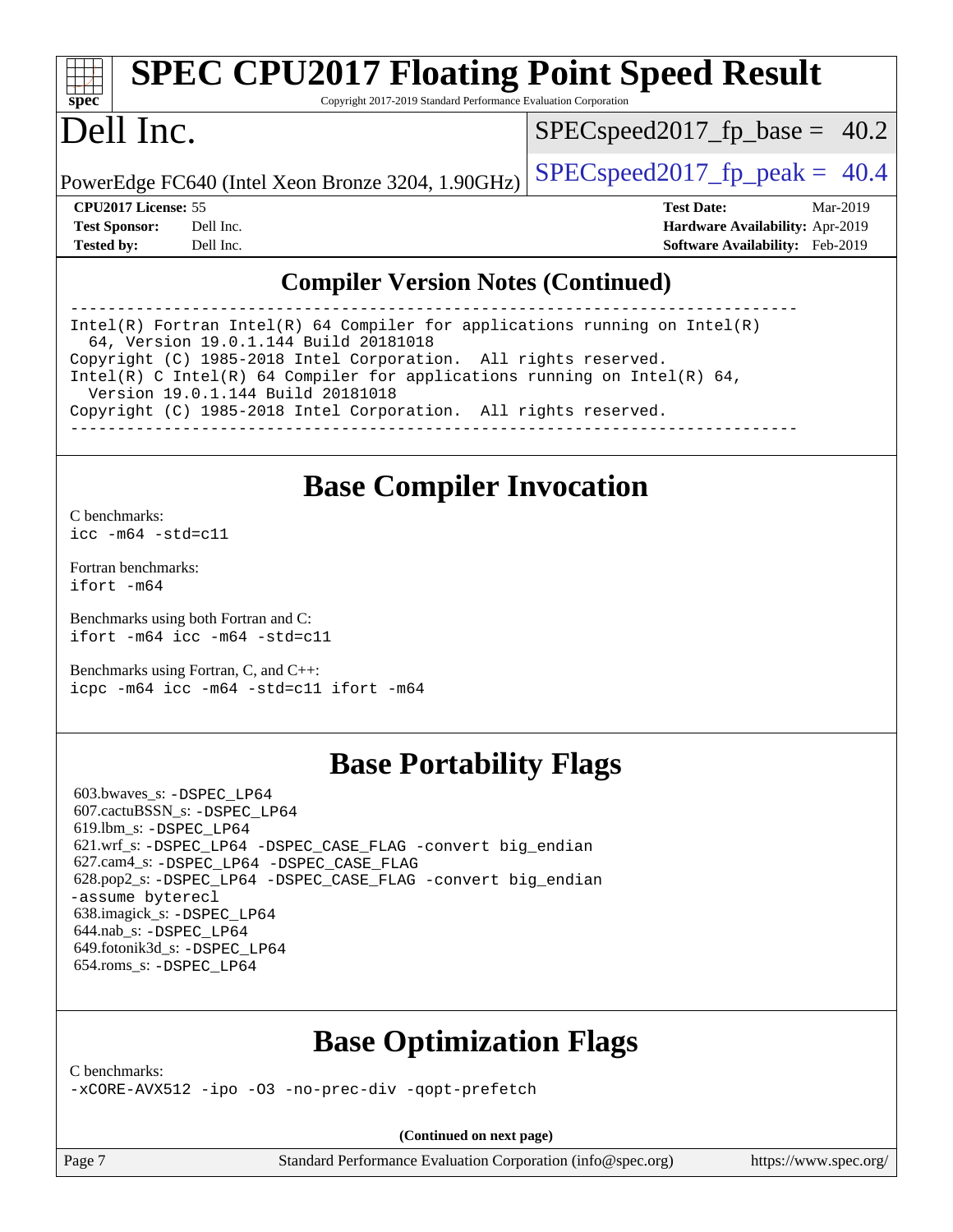| <b>SPEC CPU2017 Floating Point Speed Result</b><br>Copyright 2017-2019 Standard Performance Evaluation Corporation<br>spec <sup>®</sup>                                                                                                                                                                                                                                                                                                                                                                                                                                                                                   |                                                                                                     |  |  |  |  |
|---------------------------------------------------------------------------------------------------------------------------------------------------------------------------------------------------------------------------------------------------------------------------------------------------------------------------------------------------------------------------------------------------------------------------------------------------------------------------------------------------------------------------------------------------------------------------------------------------------------------------|-----------------------------------------------------------------------------------------------------|--|--|--|--|
| Dell Inc.                                                                                                                                                                                                                                                                                                                                                                                                                                                                                                                                                                                                                 | $SPEC speed2017_f p\_base = 40.2$                                                                   |  |  |  |  |
| PowerEdge FC640 (Intel Xeon Bronze 3204, 1.90GHz)                                                                                                                                                                                                                                                                                                                                                                                                                                                                                                                                                                         | $SPEC speed2017fp peak = 40.4$                                                                      |  |  |  |  |
| CPU2017 License: 55<br>Dell Inc.<br><b>Test Sponsor:</b><br>Dell Inc.<br><b>Tested by:</b>                                                                                                                                                                                                                                                                                                                                                                                                                                                                                                                                | <b>Test Date:</b><br>Mar-2019<br>Hardware Availability: Apr-2019<br>Software Availability: Feb-2019 |  |  |  |  |
| <b>Base Optimization Flags (Continued)</b><br>C benchmarks (continued):<br>-ffinite-math-only -qopt-mem-layout-trans=4 -qopenmp -DSPEC_OPENMP<br>Fortran benchmarks:<br>-DSPEC_OPENMP -xCORE-AVX512 -ipo -03 -no-prec-div -qopt-prefetch<br>-ffinite-math-only -qopt-mem-layout-trans=4 -qopenmp<br>-nostandard-realloc-lhs<br>Benchmarks using both Fortran and C:<br>-xCORE-AVX512 -ipo -03 -no-prec-div -qopt-prefetch<br>-ffinite-math-only -qopt-mem-layout-trans=4 -qopenmp -DSPEC_OPENMP<br>-nostandard-realloc-lhs<br>Benchmarks using Fortran, C, and C++:<br>-xCORE-AVX512 -ipo -03 -no-prec-div -qopt-prefetch |                                                                                                     |  |  |  |  |
| <b>Peak Compiler Invocation</b><br>C benchmarks:<br>$\text{icc -m64 -std=c11}$<br>Fortran benchmarks:                                                                                                                                                                                                                                                                                                                                                                                                                                                                                                                     |                                                                                                     |  |  |  |  |
| ifort -m64<br>Benchmarks using both Fortran and C:<br>ifort -m64 icc -m64 -std=c11<br>Benchmarks using Fortran, C, and C++:<br>icpc -m64 icc -m64 -std=c11 ifort -m64                                                                                                                                                                                                                                                                                                                                                                                                                                                     |                                                                                                     |  |  |  |  |
| <b>Peak Portability Flags</b><br>Same as Base Portability Flags                                                                                                                                                                                                                                                                                                                                                                                                                                                                                                                                                           |                                                                                                     |  |  |  |  |
| <b>Peak Optimization Flags</b>                                                                                                                                                                                                                                                                                                                                                                                                                                                                                                                                                                                            |                                                                                                     |  |  |  |  |
| C benchmarks:<br>-xCORE-AVX512 -ipo -03 -no-prec-div -qopt-prefetch                                                                                                                                                                                                                                                                                                                                                                                                                                                                                                                                                       |                                                                                                     |  |  |  |  |
| (Continued on next page)                                                                                                                                                                                                                                                                                                                                                                                                                                                                                                                                                                                                  |                                                                                                     |  |  |  |  |

Page 8 Standard Performance Evaluation Corporation [\(info@spec.org\)](mailto:info@spec.org) <https://www.spec.org/>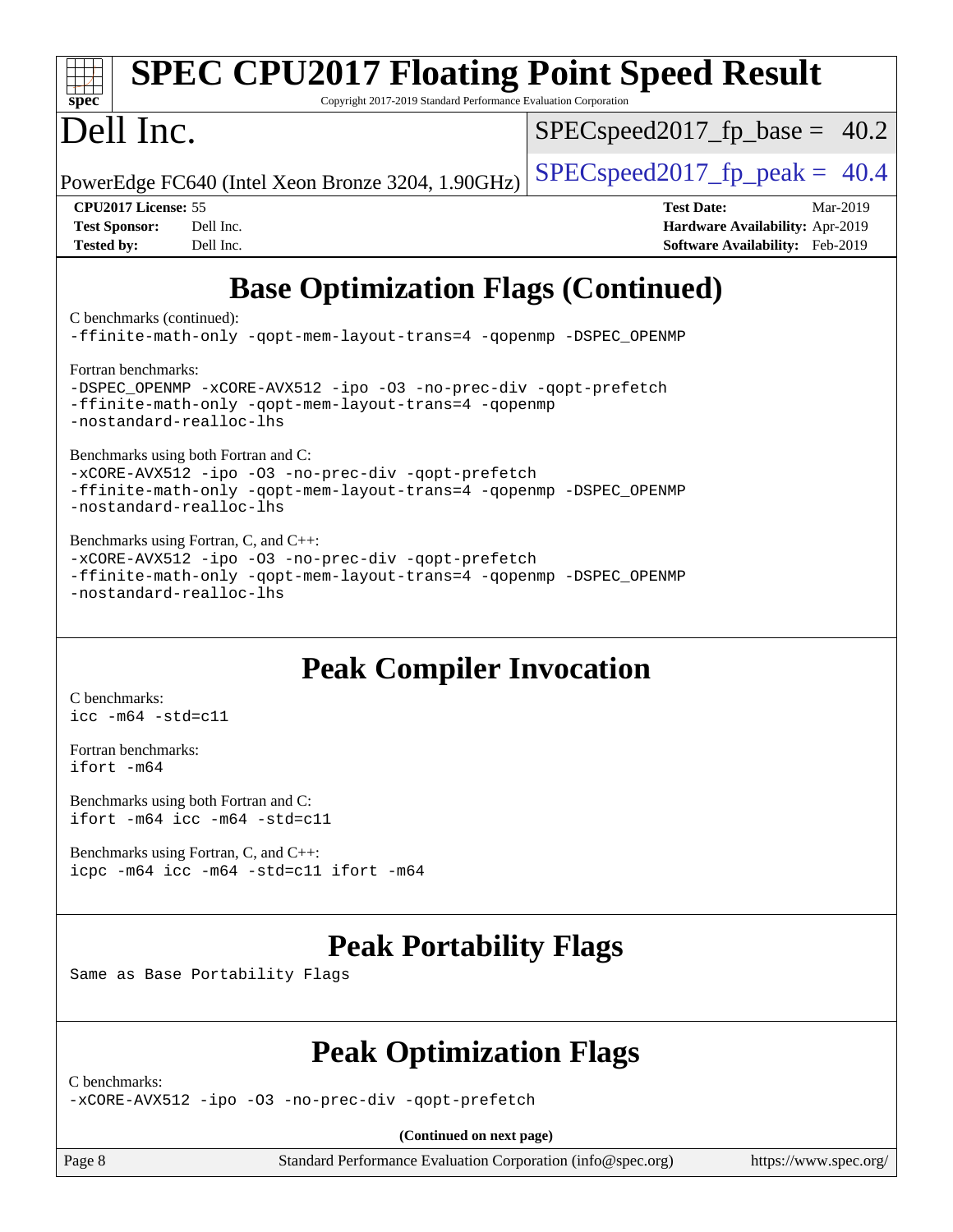| <b>SPEC CPU2017 Floating Point Speed Result</b><br>Copyright 2017-2019 Standard Performance Evaluation Corporation<br>$spec^*$                                                                                                               |                                                                                                     |  |  |  |
|----------------------------------------------------------------------------------------------------------------------------------------------------------------------------------------------------------------------------------------------|-----------------------------------------------------------------------------------------------------|--|--|--|
| Dell Inc.                                                                                                                                                                                                                                    | $SPEC speed2017_f p\_base = 40.2$                                                                   |  |  |  |
| PowerEdge FC640 (Intel Xeon Bronze 3204, 1.90GHz)                                                                                                                                                                                            | $SPEC speed2017_fp\_peak = 40.4$                                                                    |  |  |  |
| CPU2017 License: 55<br><b>Test Sponsor:</b><br>Dell Inc.<br>Dell Inc.<br><b>Tested by:</b>                                                                                                                                                   | <b>Test Date:</b><br>Mar-2019<br>Hardware Availability: Apr-2019<br>Software Availability: Feb-2019 |  |  |  |
| <b>Peak Optimization Flags (Continued)</b>                                                                                                                                                                                                   |                                                                                                     |  |  |  |
| C benchmarks (continued):<br>-ffinite-math-only -qopt-mem-layout-trans=4 -qopenmp -DSPEC_OPENMP                                                                                                                                              |                                                                                                     |  |  |  |
| Fortran benchmarks:                                                                                                                                                                                                                          |                                                                                                     |  |  |  |
| 603.bwaves_s: -prof-gen(pass 1) -prof-use(pass 2) -DSPEC_SUPPRESS_OPENMP<br>-DSPEC OPENMP -02 -xCORE-AVX512 -qopt-prefetch -ipo -03<br>-ffinite-math-only -no-prec-div -qopt-mem-layout-trans=4<br>-gopenmp -nostandard-realloc-lhs          |                                                                                                     |  |  |  |
| 649.fotonik3d_s: Same as 603.bwaves_s                                                                                                                                                                                                        |                                                                                                     |  |  |  |
| 654.roms_s: -DSPEC_OPENMP -xCORE-AVX512 -ipo -03 -no-prec-div<br>-qopt-prefetch -ffinite-math-only -qopt-mem-layout-trans=4<br>-qopenmp -nostandard-realloc-lhs                                                                              |                                                                                                     |  |  |  |
| Benchmarks using both Fortran and C:                                                                                                                                                                                                         |                                                                                                     |  |  |  |
| $621.wrf$ s: $-prof-gen(pass 1)$ $-prof-use(pass 2)$ $-02$ $-xCORE-AVX512$<br>-qopt-prefetch -ipo -03 -ffinite-math-only -no-prec-div<br>-gopt-mem-layout-trans=4 -DSPEC_SUPPRESS_OPENMP -gopenmp<br>-DSPEC_OPENMP -nostandard-realloc-lhs   |                                                                                                     |  |  |  |
| 627.cam4_s: -xCORE-AVX512 -ipo -03 -no-prec-div -qopt-prefetch<br>-ffinite-math-only -qopt-mem-layout-trans=4 -qopenmp<br>-DSPEC OPENMP -nostandard-realloc-lhs                                                                              |                                                                                                     |  |  |  |
| $628.pop2_s: Same as 621.wrf_s$                                                                                                                                                                                                              |                                                                                                     |  |  |  |
| Benchmarks using Fortran, C, and C++:<br>-xCORE-AVX512 -ipo -03 -no-prec-div -qopt-prefetch<br>-ffinite-math-only -qopt-mem-layout-trans=4 -qopenmp -DSPEC_OPENMP<br>-nostandard-realloc-lhs                                                 |                                                                                                     |  |  |  |
|                                                                                                                                                                                                                                              |                                                                                                     |  |  |  |
| The flags files that were used to format this result can be browsed at<br>http://www.spec.org/cpu2017/flags/Intel-ic18.0-official-linux64.2019-04-02.html<br>http://www.spec.org/cpu2017/flags/Dell-Platform-Flags-PowerEdge14G-revE2.html   |                                                                                                     |  |  |  |
| You can also download the XML flags sources by saving the following links:<br>http://www.spec.org/cpu2017/flags/Intel-ic18.0-official-linux64.2019-04-02.xml<br>http://www.spec.org/cpu2017/flags/Dell-Platform-Flags-PowerEdge14G-revE2.xml |                                                                                                     |  |  |  |
|                                                                                                                                                                                                                                              |                                                                                                     |  |  |  |